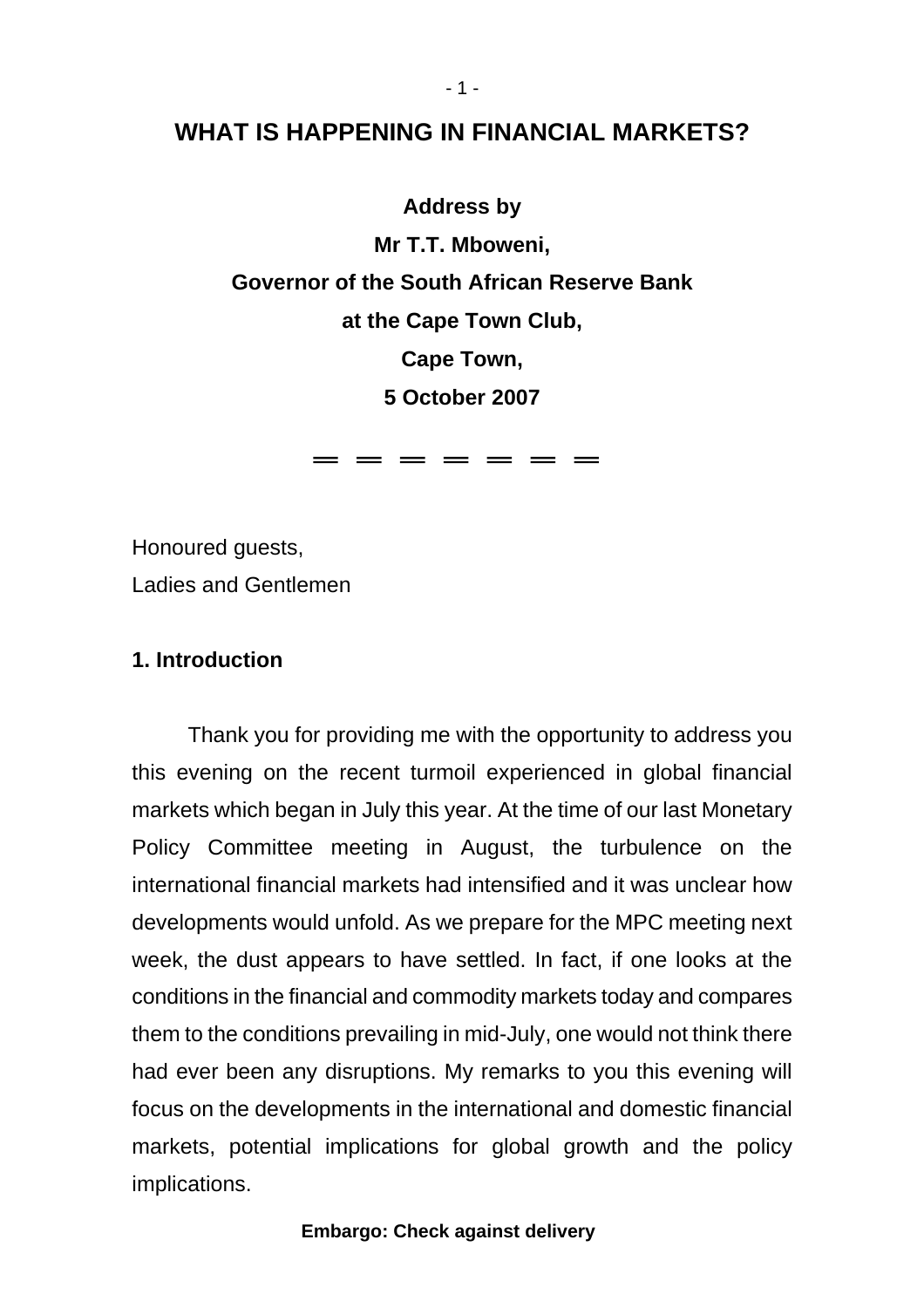## **2. The build-up to the turbulence**

For the past few years now, global financial markets have prospered and seen innovation and integration on an unprecedented scale, leading to more prominent roles being played by investors such as hedge funds, and new derivative instruments and structured products. This boom in financial markets was a result of low interest rates in developed markets, and the financial system being flooded with liquidity. Investors, in an attempt to earn higher returns, invested in riskier assets. As more and more investors jumped on the bandwagon, and demand for riskier assets increased, the excess yield these assets offered diminished. However, this strategy remained beneficial given that the global economy was characterised by low and falling inflation and robust economic growth. This demand for excess yield gave rise to, amongst other things, the boom in the US sub-prime market.

The economic and financial environment has almost been a utopia situation in certain respects, displaying a remarkable resilience, even during recent periods of correction. However, this resilience only served to increase the level of complacency about the nature of the risks involved. The central banking community had consistently expressed concern about the level of pricing observed in markets, which did not seem to adequately reflect the level of risk being taken. Now, the sub-prime 'bust' has led to a tightening of both liquidity and credit conditions, creating turmoil in financial markets. I am reminded of a comment by Warren Buffet: "It's only when the tide goes out that you learn who's been swimming naked."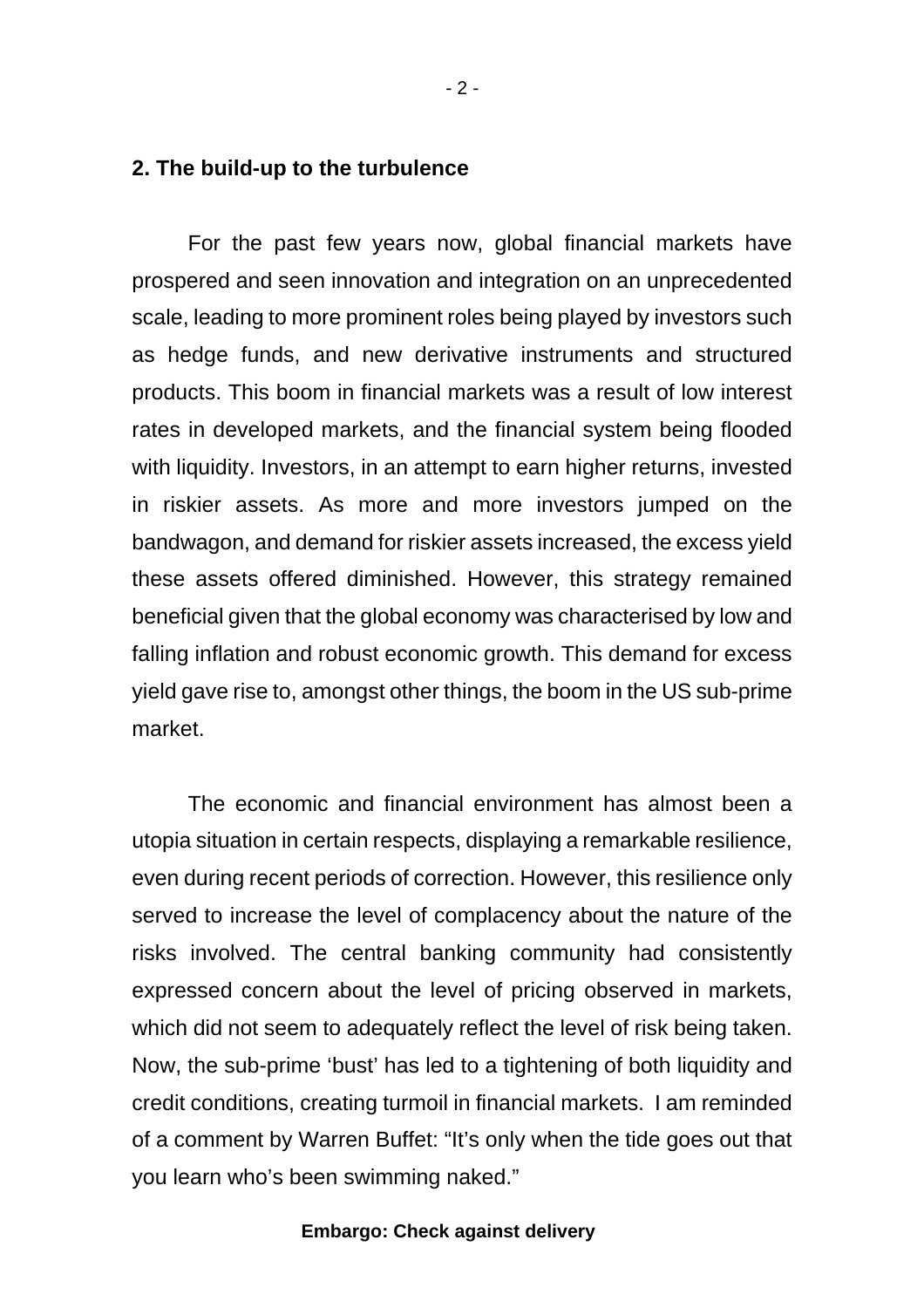### **3. Recent financial market turbulence**

A rising wave of risk aversion prompted by increasing foreclosures in the US sub-prime mortgage market resulted in an abrupt deterioration in global financial market conditions in August 2007. Rising foreclosures and delinquencies were linked to sub-prime borrowers who had taken out adjustable rate mortgages. As interest rates reset to higher levels, in line with the rising US interest rate environment, these borrowers found it difficult to pay their mortgage loans. This turbulence was not confined to the US sub-prime market, spreading to the broader mortgage market and financial markets more generally.

In mid-June and July, the ratings agencies cut the ratings on a number of securities backed by sub-prime loans and put on review a number of mortgage backed securities for downgrade. Soon after, US foreclosures were reported to be almost 90 per cent higher than the previous years' level. Two large hedge funds were shut down as a result of exposure to the sub-prime market. Thereafter, some large sub-prime lenders collapsed, while holders of sub-prime residential mortgage backed securities also suffered losses. These events resulted in a tightening in underwriting standards, with fewer households qualifying for sub-prime loans. Investors reassessed their tolerance for risk, most notably for structured financial products and for securities of highly leveraged firms.

All of these events culminated in increasingly impaired short-term and interbank funding markets in August. Many issuers of asset-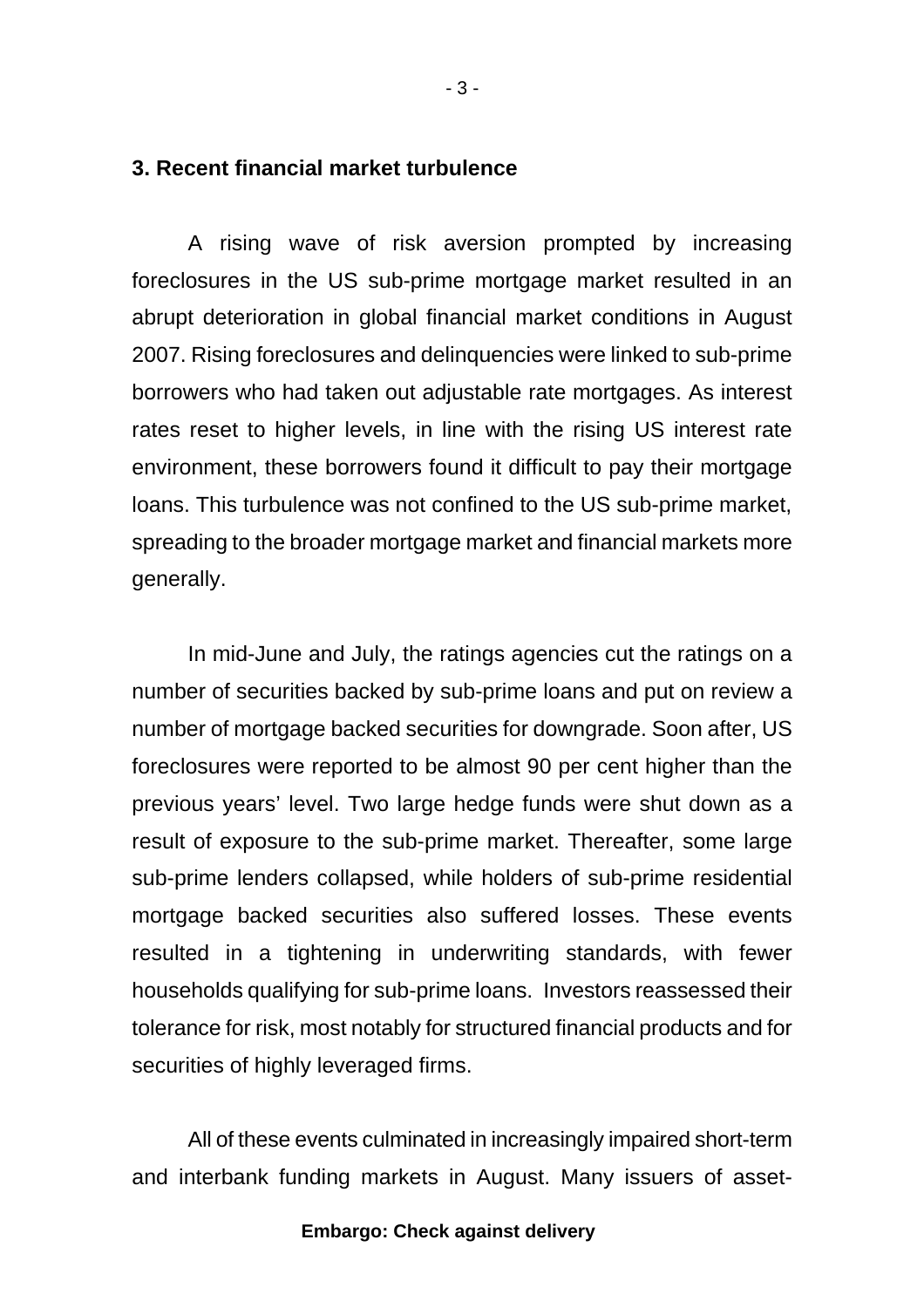backed commercial paper programs found rolling over their paper increasingly difficult. This occurred due to a lack of transparency in the financial system, with no-one quite sure of whom owns what and therefore uncertainty regarding the losses faced by financial institutions and their counterparties. Investors started treating all counterparties with suspicion.

The exposure to the sub-prime market became all the more pervasive, with banks and hedge funds in the US, UK, and Australia, to name a few, indicating exposure to this market. The global nature of the problem was particularly highlighted when the second largest bank in the Eurozone froze access to certain of its investment funds on 09 August 2007. Risk aversion increased over this period, as clearly witnessed in the almost 200 basis points drop in the US three-month Treasury Bill yield in early August. Banks began to hoard cash to cover their funding needs and as interbank liquidity dried up, banks found it difficult to raise term funding. Surging liquidity demand spilled over into the short-term money market, causing overnight interest rates to soar.

Volatility in financial markets, as measured by the VIX1 index, moved from 14 index points on 17 July to touch a record 31 index points on 16 August. Volatility at levels of around 20, has generally led to a re-pricing of riskier assets*.* Major equity markets lost between 8 and 12 per cent, with the Japanese equity market worst affected as it was dealt a double blow with the appreciation of the Japanese yen. Emerging market equity markets followed their international counterparts lower as risk aversion increased and investors fled to safe

 1 VIX is the ticker symbol for the Chicago Board Options Exchange Volatility Index, a measure of the implied volatility of S&P 500 index options. It represents one measure of market's expectation of volatility over the next 30 day period.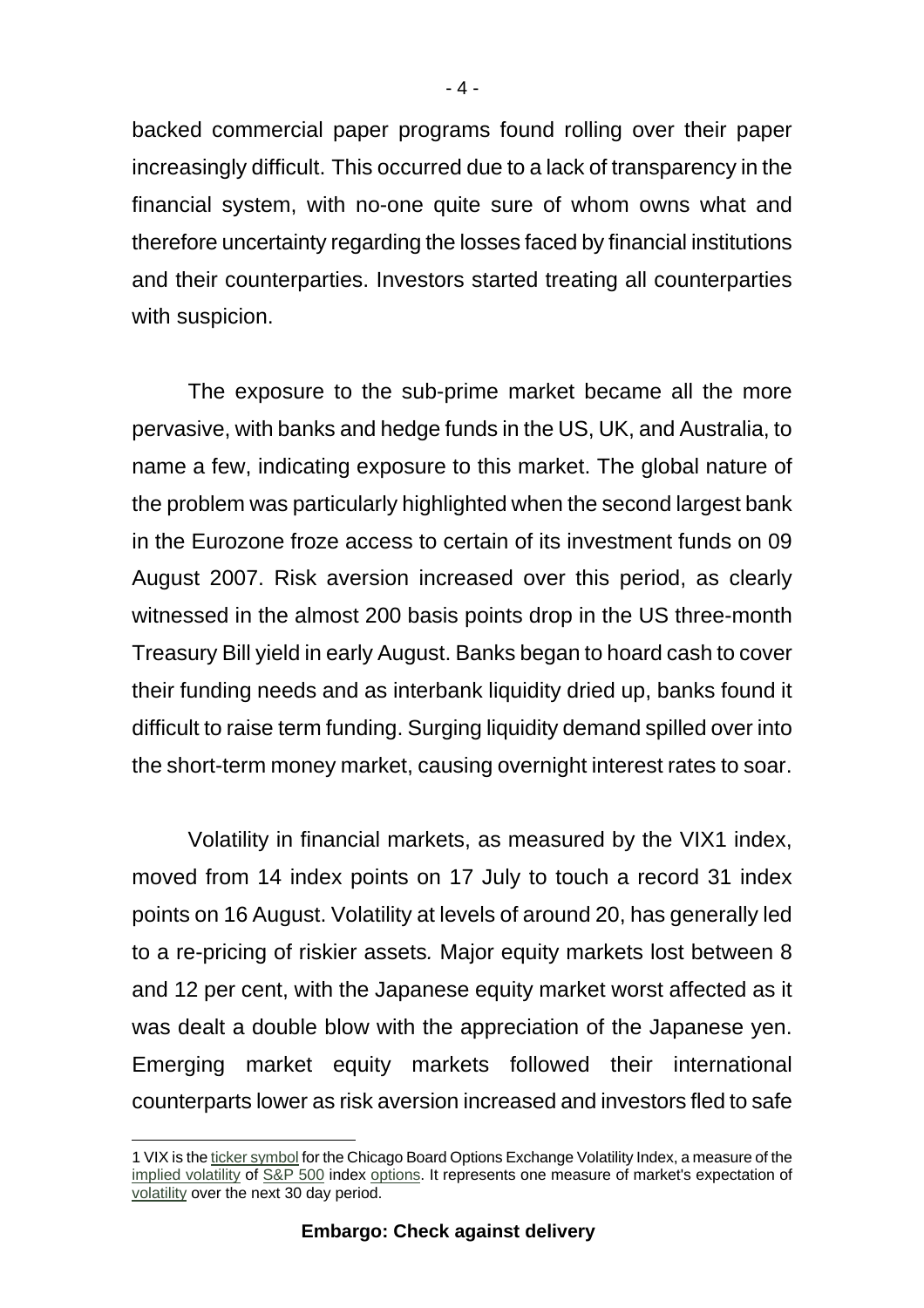haven assets. The Morgan Stanley Capital International (MSCI) index for emerging markets lost over 16 per cent. The 'flight to safety' led to a precipitous fall in developed bond market yields. In the space of a month, the two-year US Treasury yield dropped almost 70 basis points, below 4,00 per cent. The EMBI plus spread above US Treasuries widened by 82 basis points to 250 basis points.

Currency markets also experienced increased volatility. The USD appreciated from USD1,38 to USD1,34 against the euro, and appreciated against most major and emerging market currencies. The Japanese yen (JPY) was the exception, as it appreciated by 9,0 per cent against the USD from over JPY122 at the end of July to JPY112 in mid-August, reflecting the role that Japanese interest rates played in supporting risk-taking in recent years. The unwinding of carry trades in particular supported the JPY. The same trend was witnessed in the International Monetary Market data which showed a significant turnaround in speculative forward currency positions from net short JPY positions in July to net long positions in August.

## **4. Central banks react**

Central banks responded in order to prevent a potential financial crisis caused by near-dysfunctional money markets in developed countries. Since 9 August 2007, the Fed and ECB offered three-month term funding, and together with other central banks injected significantly more liquidity into the financial system. The types of securities against which banks could borrow were broadened by the Fed and ECB to include mortgage backed securities - the Fed went a step further and accepted asset-backed commercial paper. The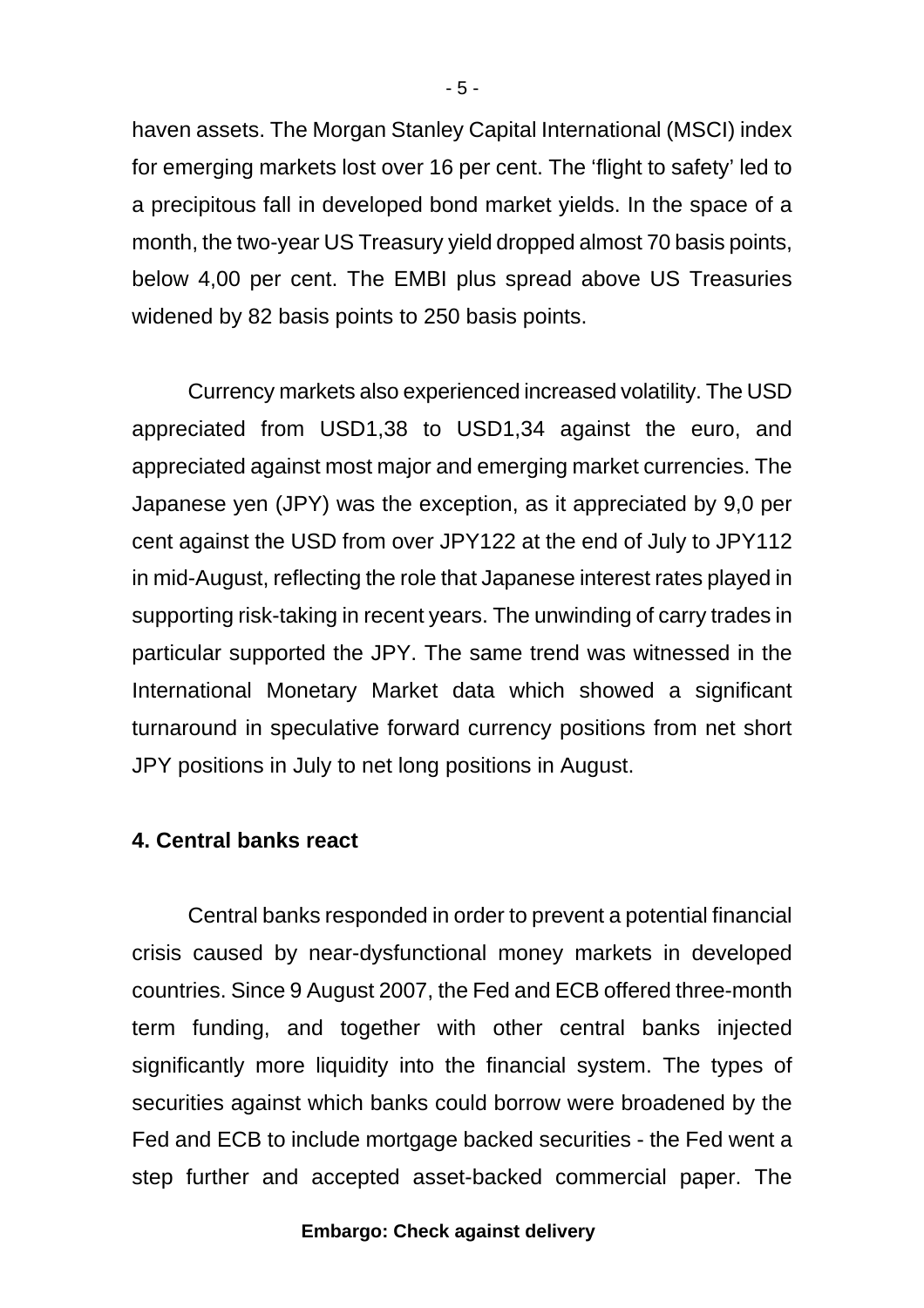relaxation of key restrictions on lending between banks and broker/dealers also helped to reduce liquidity pressures as it allowed banks to fund their own and other non-bank dealers more easily. On 16 August, the Federal Open Market Committee lowered its discount rate by 50 basis points, returning some calm to markets. In the case of the United Kingdom, it was necessary for the Bank of England to provide emergency liquidity assistance to one financial institution, Northern Rock. As central banks rarely provide this kind of assistance easily to one institution, financial markets will continue to keep a watchful eye on possible subsequent developments in the United Kingdom.

The most significant action, however, was the 50 basis points reduction in the target federal funds rate and a further 50 basis points reduction in the discount rate by the FOMC in mid-September. This had a pronounced impact on financial markets. Risk appetite returned, and the VIX index declined from over 31 index points to 19 index points by 21 September. Stock markets rebounded between 7 and 16 per cent and bond yields increased as investors moved back into riskier assets. The increased risk appetite over this period led to the JPY reassuming its depreciating trend, from JPY112 in mid-August to JPY116 on 21 September. The USD, however, depreciated to over USD1,40 against the EUR, breaching the USD1,40 level for the first time on 20 September, pressured by interest rate expectations. Market expectations of monetary policy have changed markedly since these events from a general environment of tighter monetary policy to easier monetary policy. Commodity prices have reached highs not seen for over 20 years. The gold price has moved above USD740 per fine ounce, but sadly, oil prices have also risen, to over USD80 per barrel.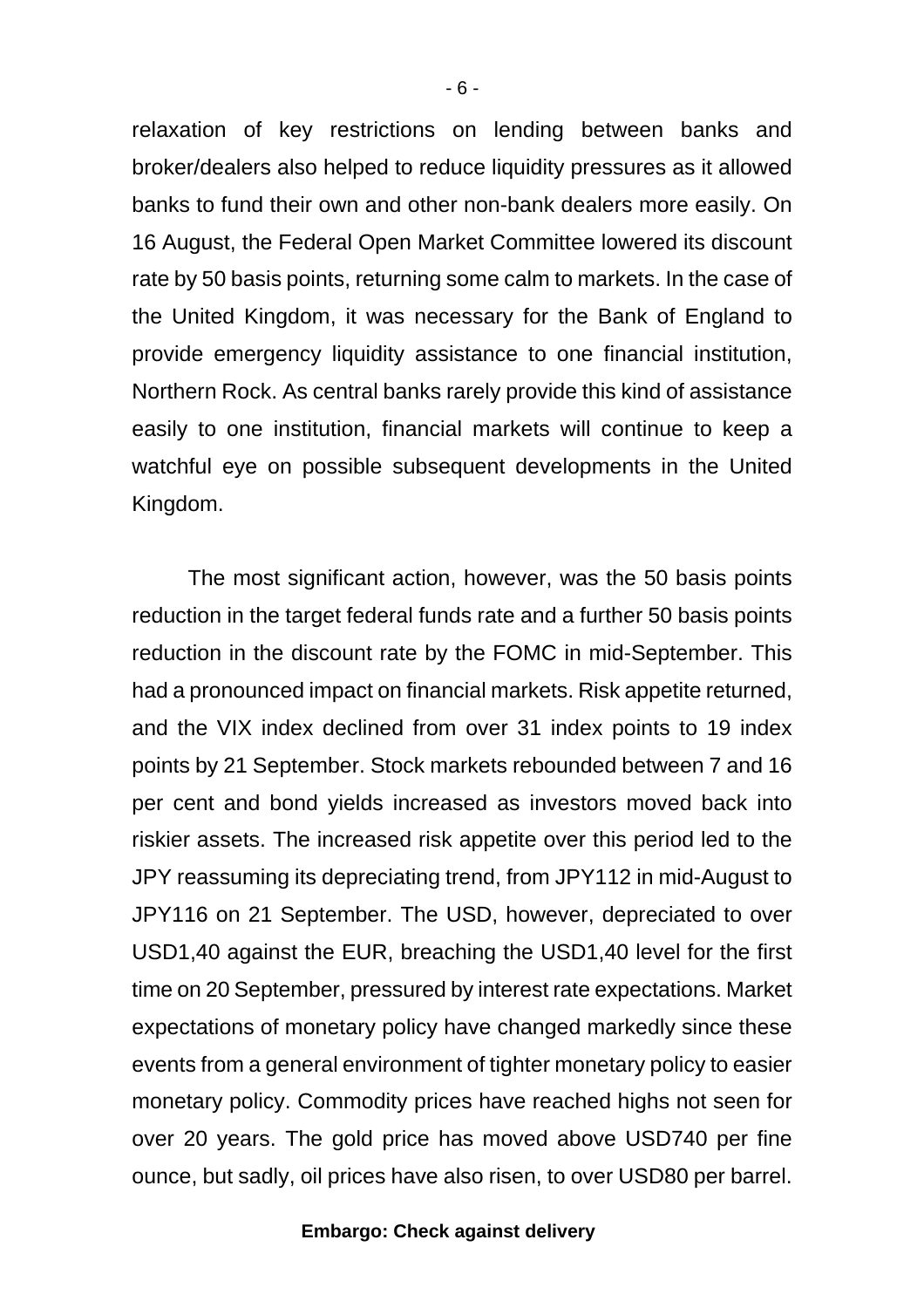Emerging markets also regained their composure since the Fed lowered its target federal funds rate. The MSCI for emerging markets gained over 25 per cent since mid-August and the EMBI plus spread declined by 56 basis points. It is notable however, that throughout this crisis, there has been limited reaction from emerging markets. One can ascribe this to healthy economic fundamentals. Emerging markets over the past few years have increased their reserve levels significantly, reduced their external balances and debt servicing. Equally important is the fact that debt buybacks have continued and net external debt reduction is still prevalent in many key emerging market countries. Thus, overall, it would appear that emerging markets are far less susceptible to credit events than they may have been in the past.

## **5. South Africa's experience**

South African money markets were relatively unaffected by these events as our banking system had negligible exposure to the subprime market. Liquidity conditions domestically remained healthy, and there was no need for the South African Reserve Bank to provide extra liquidity to markets.

However, South African financial markets did not go unaffected. After trading below R6,80 against the USD in July, the rand depreciated to over R7,60 in mid-August. Domestic bond yields increased and the Alsi retreated quickly from the almost 30 000 level reached in July to below 26 000 in August. As calm returned to the markets, so the rand appreciated to below R7,00 against the USD, the Alsi ratcheted up gains above the 30 000 level, surpassing the record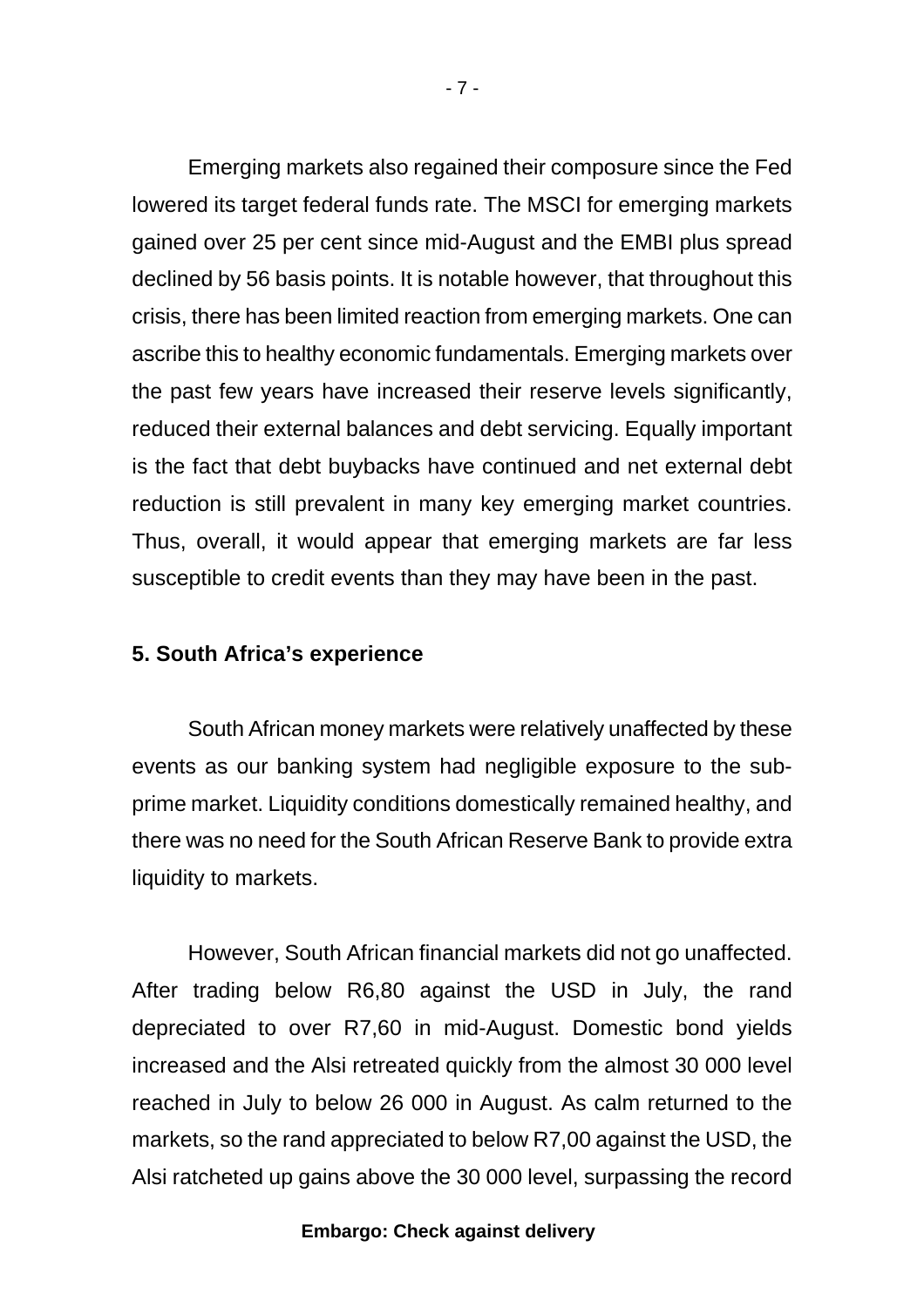highs reached before the crisis, and government bond yields declined.

As with many other emerging economies, South Africa's macroeconomic position places it in good stead. Despite the turmoil in global financial markets, non-resident interest in South African assets remained positive. In fact, for the month of August, South Africa witnessed record purchases of domestic bonds by non-residents. Nonresident purchases of South African shares exceeded R10 billion. Nonetheless, the sustainability of these inflows will depend in part on global liquidity conditions as well as domestic growth prospects. Conditions in the local foreign exchange market also allowed for further accumulation of foreign exchange reserves.

There does not appear to be any evidence at this stage that the recent turbulence in the international financial markets will have marked effects on the domestic growth outlook, although this will depend to some extent on the impact of these developments on the US growth performance.

# **6. Implications for global economic growth**

Whilst initially the developments in the financial markets appeared to be limited to a liquidity problem, they later transpired to present a credit problem as well. The big question now is to what extent these developments will affect the real economy.

It seems logical that the US economy will bear the brunt of the damage of the sub-prime crisis. The tightening of lending standards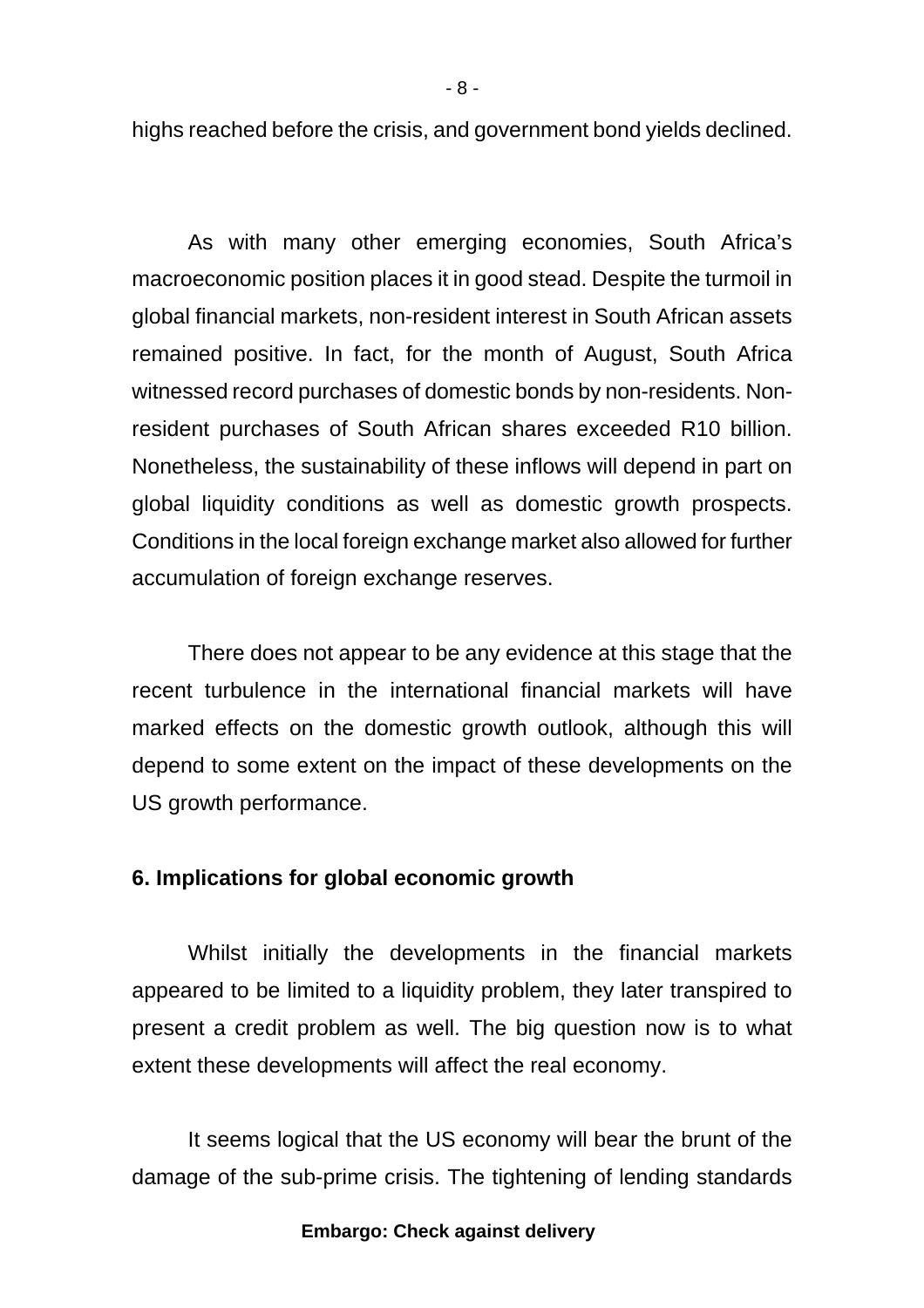and therefore the restrictions of credit extension to weaker households could exacerbate the housing downturn in the US even further. Dampened business sentiment and falls in the equity market, combined with the weaker housing market and deterioration in consumer sentiment could mean a more intense negative impact on wealth. The most recent evidence by way of economic data releases seems to suggest that the problems in the housing market may be deeper than initially assumed and harbour real risks for consumption and growth. The recent policy actions from the FOMC very much seem to acknowledge this change in prospects.

As the IMF has noted, most of the world will likely emerge relatively unscathed from this crisis. The recent shifts away from the US as being the key driver of global growth, together with the better balance achieved during the last two years represents significant support for the global economy. However, the ramifications of any sharp slowdown in the US always remain and should not be underestimated. As for emerging markets, lower external debt, better reserves levels, more prudent fiscal management, leading to much more improved fundamentals, have undoubtedly already delivered dividends.

Whilst the global economy is deemed to be robust enough to shake off US weakness, contagion effects means that the sub-prime problems can contaminate other countries. As noted, emerging markets are better prepared for, but certainly not immune to global financial market risks. A reduction in global risk appetite would curb net capital inflows into emerging markets, placing downward pressure on emerging market currencies and in turn exacerbate inflationary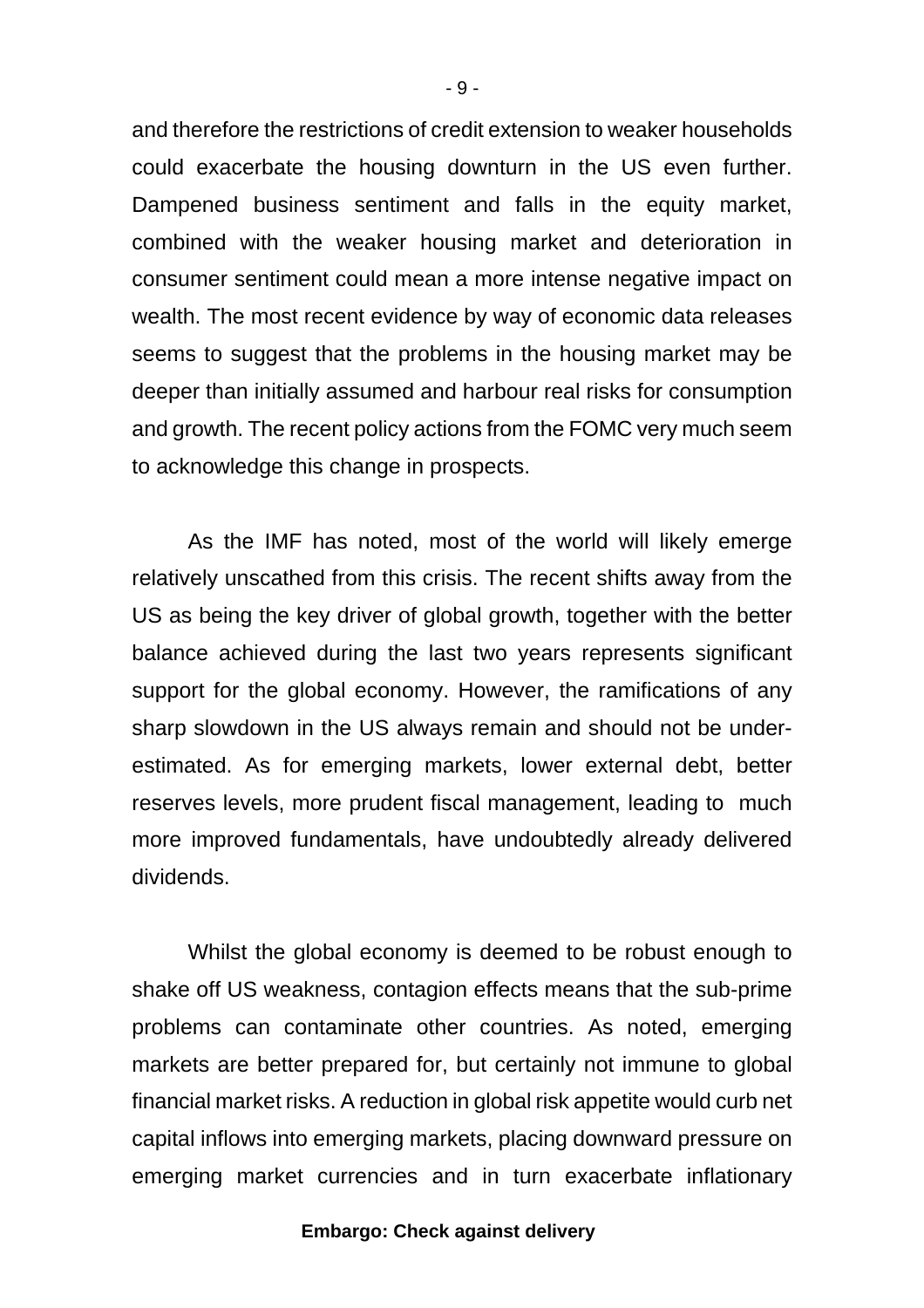pressures.

### **7. Policy implications**

The recent events and actions by central banks around the world have raised an interesting debate on "moral hazard". It raises the question of whether central bank support of the markets does not amount to a bail-out of careless investors, thereby paving the way for more careless behaviour in future. In a recent speech by Federal Reserve Bank Chairman, Ben Bernanke, he noted that well-functioning financial markets are essential for a prosperous economy. Central banks need to ensure the functioning of financial markets, but in a very difficult balancing act, also need to guard against recreating conditions of careless lending that preceded the market turmoil.

In this context it is important to point out that central banks can ill-afford to take any chances with systemic risks. In the process of addressing problems "for the greater good" there could be some byproduct of unintentionally providing help to those who do not quite deserve it. This was the dilemma faced by the Bank of England when it eventually had to provide assistance to Northern Rock. But this should never allow financial market participants to work on any assumption of some inbuilt automatic guarantees against failure.

As the IMF points out in its September 2007, Global Financial Stability Review, policymakers and market participants need to learn from the present situation and make amendments to the global financial system in order to strengthen it. Key in this is the recognition that there needs to be improvements in a wide range of areas: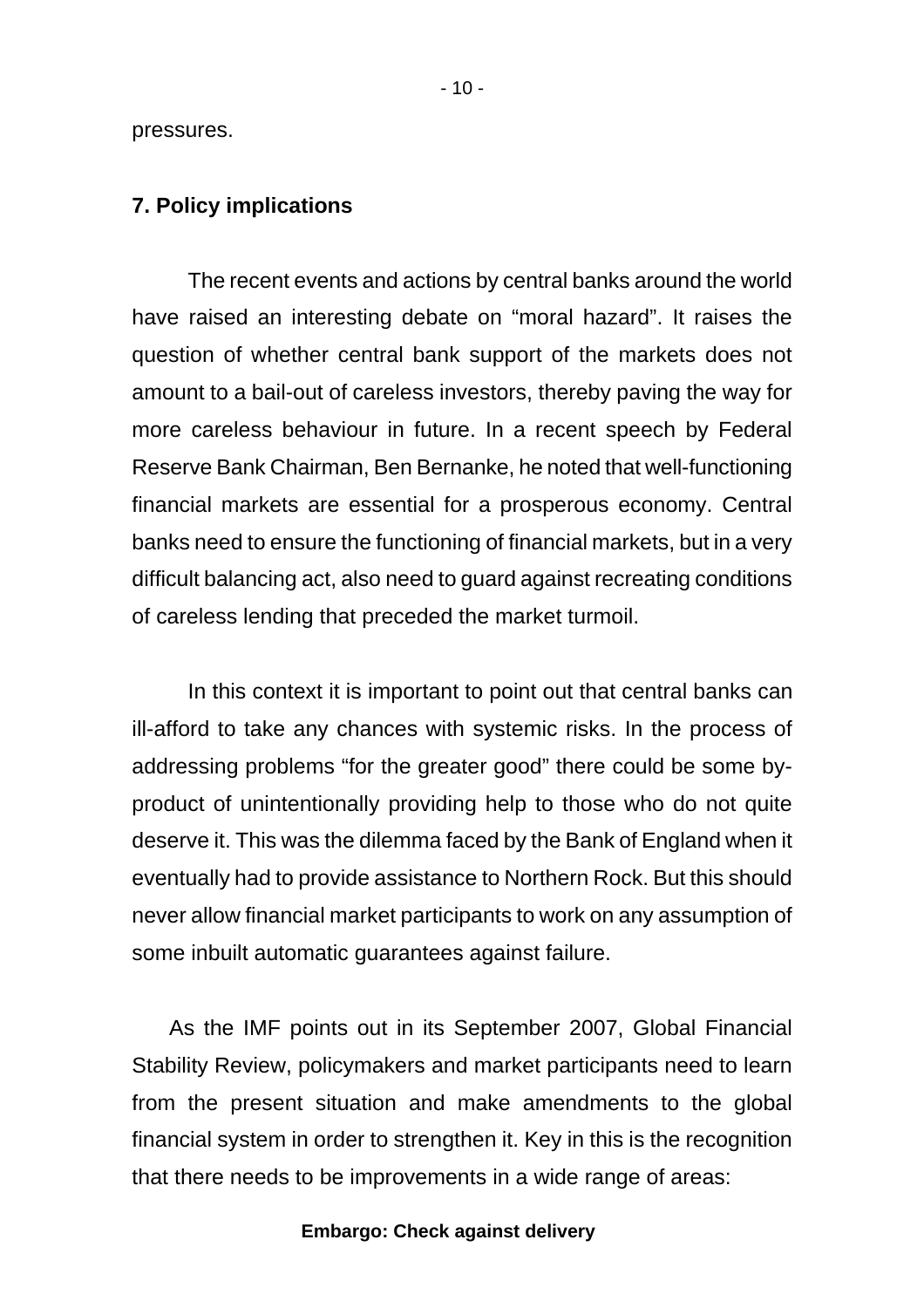- Greater transparency between on- and off-balance sheet entities, so that the market is able to properly differentiate and price risk.
- better risk monitoring;
- improvements by ratings agencies;
- better valuations of complex financial instruments and products; and finally
- wider risk perimeters that go beyond the accounting and legal perimeters.

Policy makers in both mature and emerging markets therefore face considerable challenges going forward, to ensure the stability of the financial system and continued healthy global growth.

# **8. Conclusion**

In recent weeks, the present situation has been likened to events in 1998 or 2001. However, what should be borne in mind is that the current situation has occurred against the backdrop of broad-based strength in the global economy. A deeper understanding of what led to the turmoil is required, lessons need to be drawn and where necessary, improvements made.

The correction we have observed may have proven painful for many, and I have little doubt that the pain is not yet over. Ultimately, the correction should be seen as positive for the financial sector and the economy overall, especially if spill-over to the real economy can be contained. Hopefully it will allow for more differentiation in pricing of credit and less aggressive mortgage lending and leveraged loan practices, and in so doing, compensate investors and lenders more